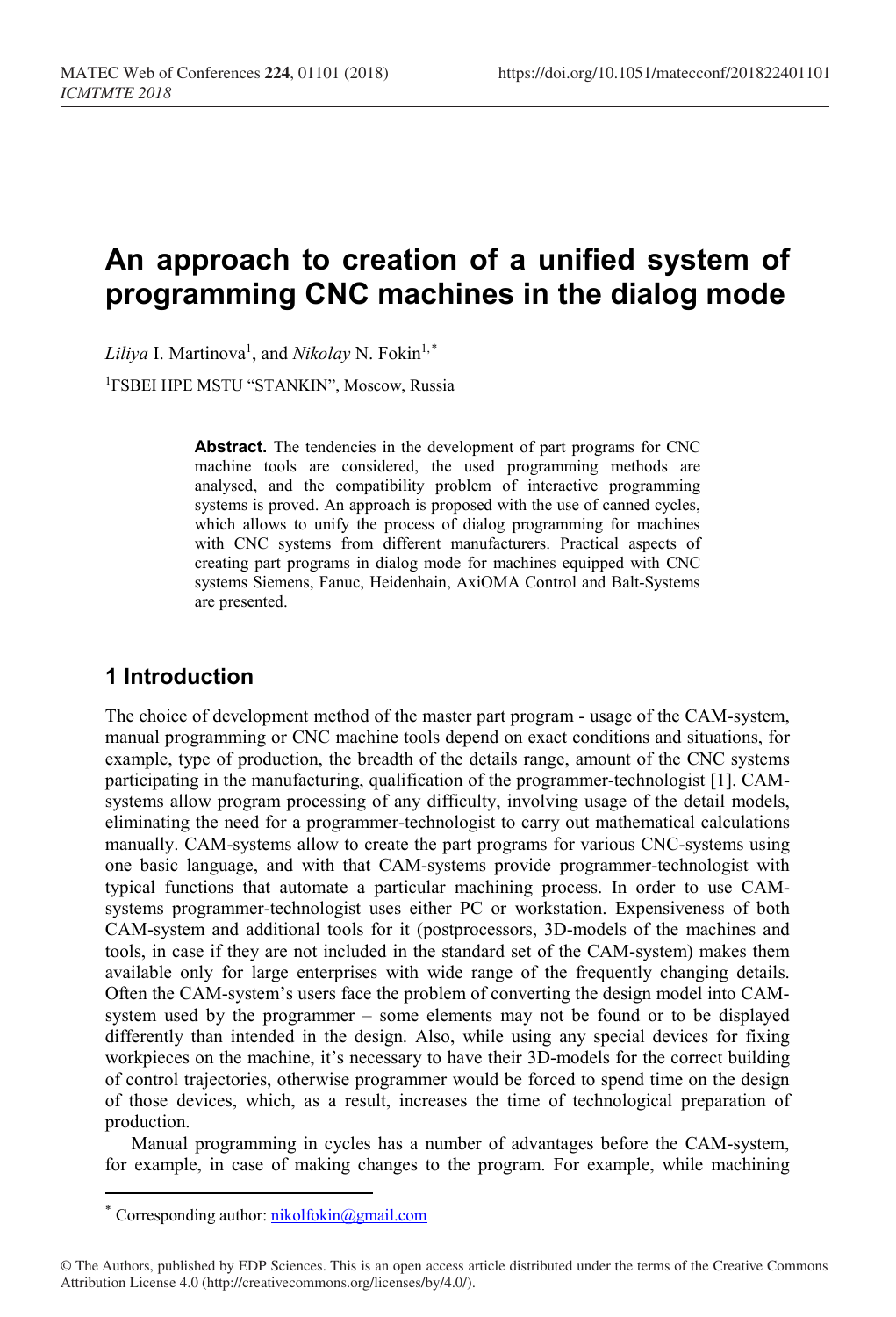precise cylindrical surfaces with tight tolerances for some reason an error occurred in the form of a taper and did not meet the requirements for roughness. To compensate the error while programming manually, it would be enough to add to the existing pre-emphasis circuit in the form of a reverse taper to change the flow in the loop body. But while programming in the САМ-system it is necessary to rebuild the technological model and change machining parameters, since it proves quite difficult to find the necessary frame in a long code for its editing, as in manual programming. If in order to execute these, usually simple, corrections the programmer would be forced to use the CAM-system every time, that will drastically increase the time of technological preparation of production. In situations like these, manual programming is much easier to use.

Programming on the remote control CNC is becoming increasingly popular due to growing development of software and hardware for CNC systems [2, 3], improvement of their interface and expansion of performed tasks: the program is created and inputted directly on the CNC rack using the keyboard and display; constant cycles are selected and inserted into the part program by using special icons, verification of the part program can be executed in parallel with the operation of another part program. Dialog programming makes the process of creating the part program even easier, and with the growing development of mobile communications, it has special prospects, in particular - remote dialog programming.

#### **2 The problem of compatibility of dialog programming systems**

Systems of dialog programming are greatly varied. In most cases any of these systems is single-purpose system designed to automate the programming of machining on certain equipment.

Intuitive step-by-step dialog programming editor with user-friendly interface greatly shortens time for programming for individual and small-scale production in particular, but it's usage in medium- and large-scale production appears to be less effective, and usually proves ineffective, when programming the machining of the detail with complex configuration. CNC programming language based on high-level language's commands provides maximum flexibility and minimum development time up in dialogue mode, it combines the flexibility of the language of the CNC and the convenience of a simple parameterization of machining cycles that provides maximum productivity [4, 5]. For example, in CNC systems with built-in САМ-system Siemens ShopTurn and Fanuc ManualGuidei animation of machining process is applied, which provides visual support to operator, when programming the CNC system and when tracking the operation. Dialog programming on the rack is particularly useful in workshops and on site, producing the large variety of details.

Since manual programming and debugging of part programs in manual and in dialog mode takes less time than programming in CAM-systems for relatively simple parts, they can be replaced by an alternative - remote programming in dialog mode using a unified programming system, not tied to specific CNC systems [6, 7]. Similar systems exist to some extent, but they only complement the dialog programming on the rack, while using the CNC system emulator on a personal computer. Examples of such systems – Siemens Sinutrain, Fanuc NC Guide, Heidenhein Data Pilot 640, "AxiОМА Control" [8, 9, 10]. The part programs written through these systems can only work on them.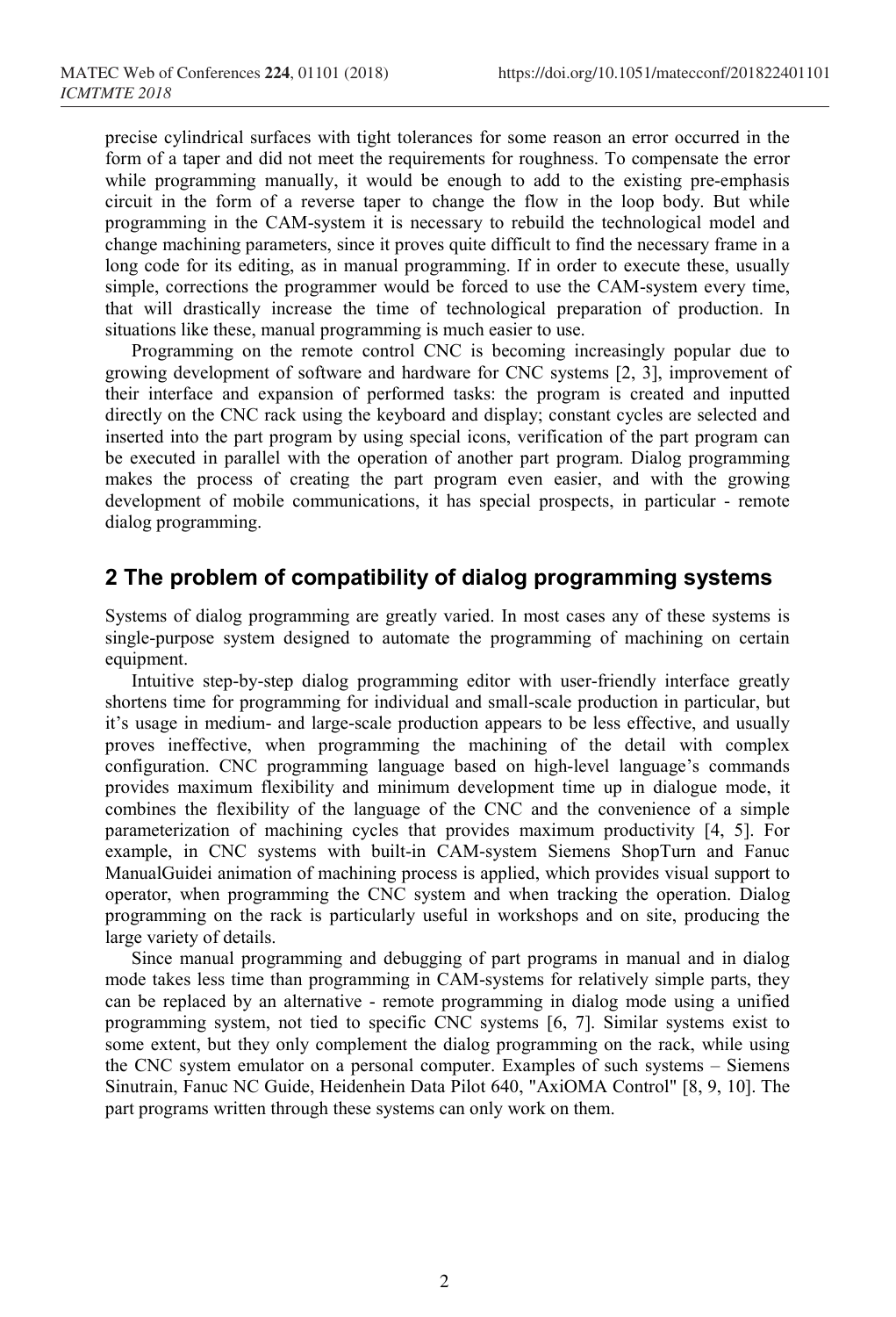## **3 Approach to the universalization of the developed system**

To maintain the concept of universality in the system of dialogue programming for each form uses a specific set of input data based on the standard cycles of each submitted CNC system.

The full range of turning and drilling cycles of the CNC systems under consideration is presented in Table 1.

|                               | <b>Siemens</b> | Fanuc i-T | Heidenhein | <b>AxiOMA Ctrl</b>    | <b>Balt-System</b>  |
|-------------------------------|----------------|-----------|------------|-----------------------|---------------------|
| longitudal turning            | CYCLE95        | G90       | G80        |                       | SPF(Z,)             |
| face turning                  | CYCLE95        | G92       | G80        |                       | SPF(X,)             |
| radial grooving               | CYCLE93        | G75       | G870       | G288                  | TGL(Z,X,)           |
| face grooving                 | CYCLE93        | G74       | G871       | G289                  | TGL(X,Z,)           |
| radial undercut               | CYCLE95        | G71       | G835       | G281                  | SPF(Z,)             |
| face undercut                 | CYCLE95        | G72       | G835       | G282                  | SPF(X,)             |
| threading                     | CYCLE97        | G76       | G352       | G <sub>276</sub>      | FIL.                |
| cutting                       | CYCLE93        | G75       | G859       | G288                  | $TGL(Z, X, \ldots)$ |
| contour longitudal<br>turning | CYCLE95        | G71       | G810       |                       | SPF(Z,)             |
| contour face turning          | CYCLE95        | G72       | G820       |                       | SPF(X,)             |
| contour parallel<br>turning   | CYCLE95        | G73       | G830       |                       | <b>SPP</b>          |
| centering                     | CYCLE81        | G85       | G71        | G81                   | G81                 |
| drilling                      | CYCLE83        | G83       | G74        | G83                   | G83                 |
| reaming                       | CYCLE82        | G85       | G72        | G81                   | G82                 |
| tapping                       | CYCLE84        | G84       | G73        | Tapping("Z","C<br>",) | G84                 |

**Table 1.** Turning and drilling cycles.

Work in the dialog mode editor (Fig. 1) is represented by the example of end groove machining programming with specified start and end points. Tool change is performed at the X200Z200 point in the machine coordinate system.

The size of the cross-cutting is defined as 0.8 of the width of the plate.

N1 Grooving



**Fig. 1.** Screen of editor in dialog mode.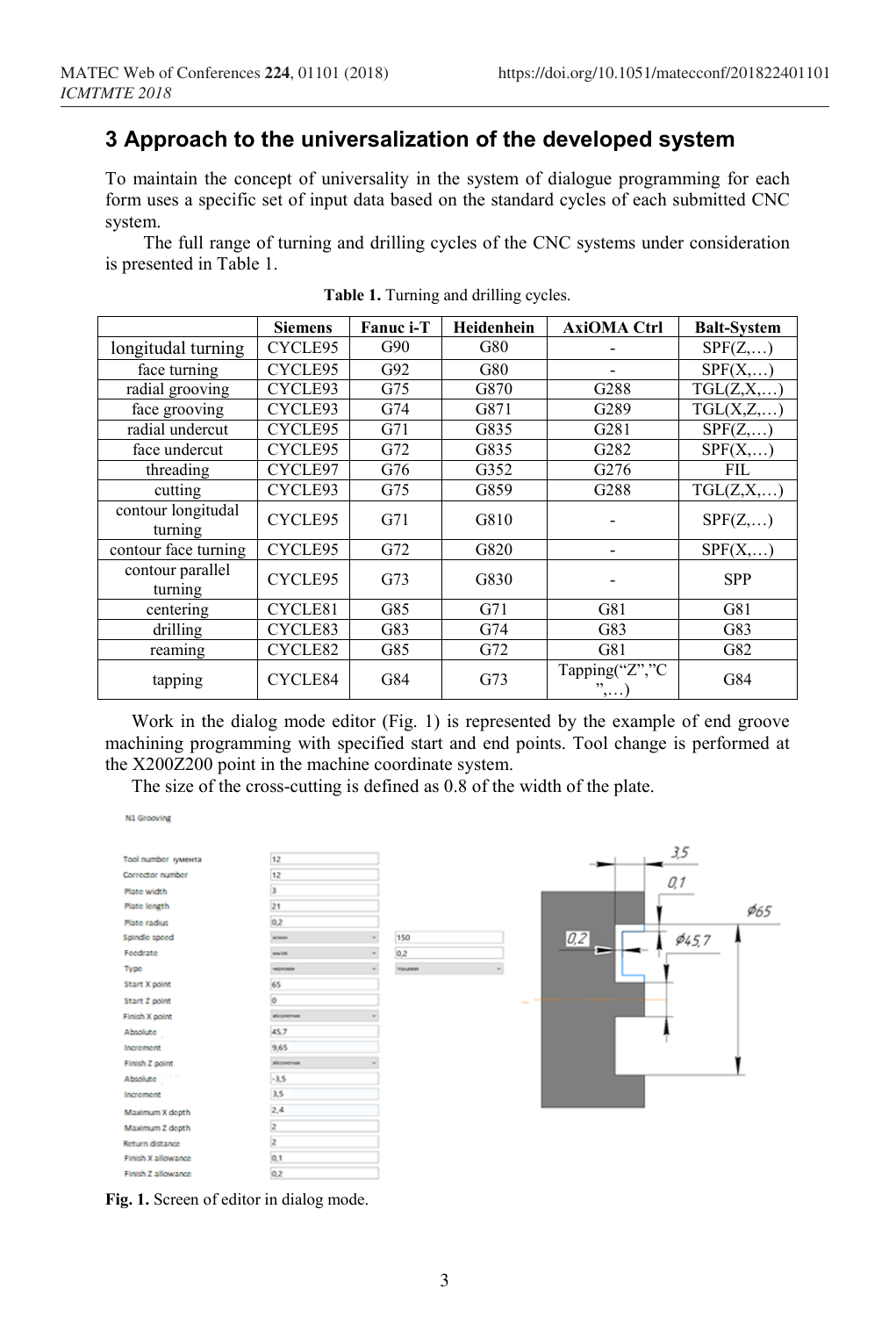The part program for each CNC system will look like this: For Fanuc: N10 (FACE GROOVING) T1212 G99 G96 S150 M3 G0 X64.8 Z2 G74 R2 G74 X51.9 Z-3.3 Q2000 P2400 F0.2 G0 Z2 M5 G28 X200 Z200 For Siemens: ;N10 FACE GROOVING T12 D1 M6 G96 S150 M3 G95 F0.2 CYCLE93 (65, 0, 9.65, 3.3, , , , , , , , 0.2, 0.1, 2, , 6) G0 Z2 G153 T0 D0 X200 Z200 For Heidenhein: N10 (AXIAL GROOVING) T<sub>12</sub> G96 S150 M3 G95 F0.2 G0 X65 Z2 CYCL DEF 871 Q215=+1 Q460=2 Q493=+45.7 Q494=-3.5 Q478=0.2 Q483=+0.1 Q494=+0.2  $0463=2$ CYCL CALL For AxiОМА Control: N10 (FACE GROOVING) T12 D1 M6 G95 G96 G64 BRISK G0 X45.7 Z2 M3 G289 X45.9 Z0 Q3=150 Q5=-3.3 Q6=9.45 Q7=3 Q9=2.4 G0 Z2 M5 G28 H1 X200 Z200 For Balt-System NC: ;N10 FACE GROOVING T12.12 M6 G96 S150 M3 G95 G1 F0.2 G X45.7 Z2 (TGL, Z-3.3, X64.8, K3); G Z2 M5 G79 X200 Z200

### **5 Conclusions**

Thus, the system of remote dialog programming is flexible, as it allows you to write part programs of small volume due to cycles and functions outside the machine and universal, as used one form of input processing information for all CNC systems.

This research was supported by the Ministry of Education and Science of the Russian Federation as a public program in the sphere of scientific activity (N 2.1237.2017/4.6).